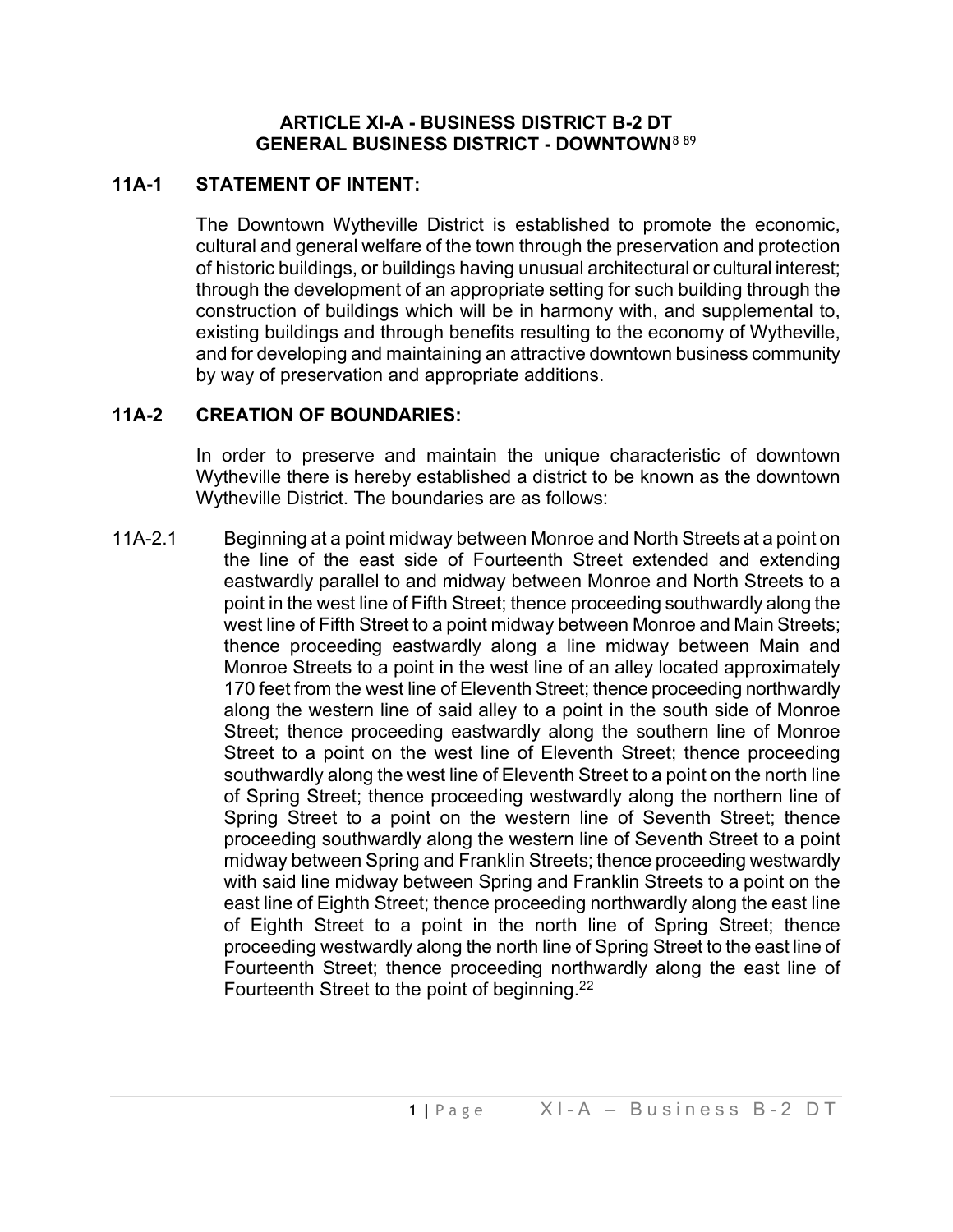### **11A-3 USE REGULATIONS:**

In the Downtown Wytheville District structures to be erected or land to be used shall be for one or more of the following or similar uses:

- 11A-3.1 Single-family dwellings; permitted residential uses in the area bounded by Fifth Street, Sixth Street, Monroe Street, and Spring Street shall conform to the R-2 Residential District regulations and permitted residential uses in other areas in the district shall conform to the R-[3](#page-8-3) residential regulations.<sup>43</sup>
- 11A-3.2 Multiple-family dwellings; permitted residential uses in the area bounded by Fifth Street, Sixth Street, Monroe Street, and Spring Street shall conform to the R-2 Residential District regulations and permitted residential uses in other areas in the district shall conform to the R-[3](#page-8-4) residential regulations.<sup>43</sup>
- 11A-3.3 Bed and breakfast inn/tourist home.<sup>[44](#page-8-5)</sup>
- 11A-3.4 Retail stores and service establishments.
- 11A-3.5 Grocery stores.
- 11A-3.6 Bake shops.
- 11A-3.7 Drug stores.
- 11A-3.8 Medical and dental supplies and appliances stores.
- 11A-3.9 Auto and home appliance stores.
- 11A-3.10 Wearing apparel stores.
- 11A-3.11 Pick-up laundry and dry-cleaning stations.
- 11A-3.12 Laundromats.
- 11A-3.13 Barber and beauty shops.
- 11A-3.14 Banks.
- 11A-3.15 Restaurants.
- 11A-3.16 Theaters.
- 11A-3.17 Office buildings.
- 11A-3.18 Motels and hotels.
- 11A-3.19 Assembly halls.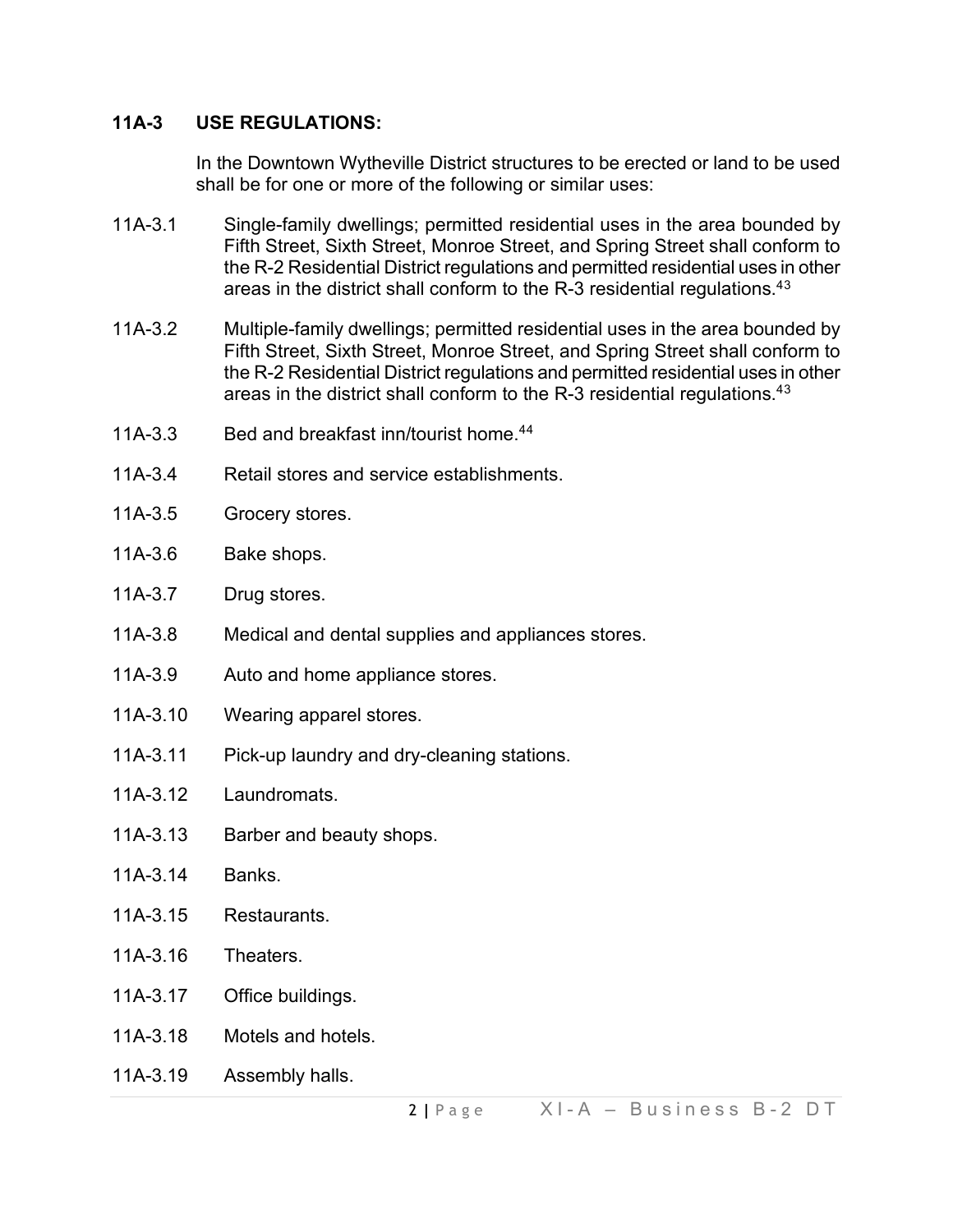- 11A-3.20 Newsstands.
- 11A-3.21 Clubs and lodges.
- 11A-3.22 Funeral homes; crematoriums as an ancillary use to funeral homes. [104](#page-8-6)
- 11A-3.23 Retail and wholesale building supplies with storage under cover.
- 11A-3.24 Retail and wholesale plumbing and electrical supplies with storage under cover.
- 11A-3.25 Wholesale and retail tire sales not to include tire recapping facilities.
- 11A-3.26 Machinery sales and service limited to yard and garden or similar types of small equipment with storage under cover.
- 11A-3.27 Newspaper offices and printing plants; light manufacturing processing operations, light machining operations, all work and storage under cover,<sup>[16](#page-8-7)</sup> creating or likely to create neither smoke, noise, vibration, fumes, odor, nor dust detrimental or likely to become detrimental to the health, safety, or general welfare of the community.
- 11A-3.28 Other retail businesses similar in characteristic to those listed.
- 11A-3.29 Public or semi-public uses such as schools, churches, and libraries.
- 11A-3.30 Public or community operated playgrounds, parks, and similar recreational facilities.
- 11A-3.31 Semi-trailers which are licensed shall be permitted as defined in the Definitions section of this ordinance.<sup>[57](#page-8-8)</sup>
- 11A-3.32 Shipping containers shall be permitted as defined in the Definitions section of this ordinance.<sup>[57](#page-8-9)</sup> In Business Districts, shipping containers shall be permitted to be located to the rear or side of the business building. Shipping containers in Business Districts shall also be screened from view from the public rightof-way by means of fencing, landscaping, earth berms, or other means of no less than the height of the shipping container (See Section 16-20.6 Chart 2).[105](#page-8-10)
- 11A-3.33 Signs permitted under Chapter 21 of this Ordinance regulating outdoor advertising and subject to review and approval by the Design Committee of Downtown Wytheville, Incorporated.<sup>2[4](#page-8-11) [84](#page-8-12)</sup>
- 11A-3.34 Off-street parking as required by this Ordinance with exception to be allowed as specified in General Provisions of the Ordinance.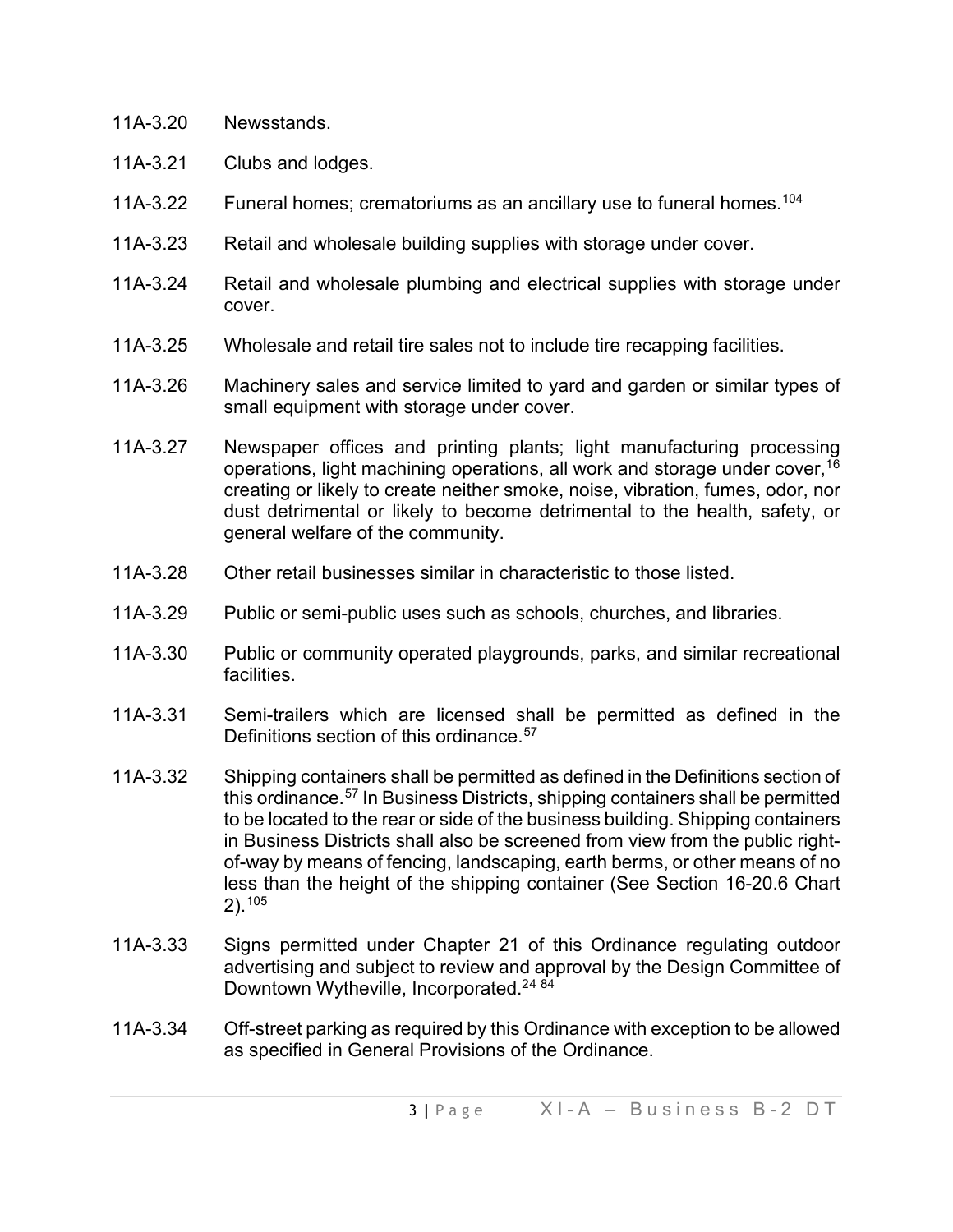- 11A-3.35 Adult uses with a special exception permit, but no adult use may be established within 300 feet of any such other adult use, and no adult use may be established within 600 feet of a residentially zoned district (R-1, R-2, R-3, R-3MH, R-3FH) or any agriculturally zoned district (A-1) or any church or place of worship, public library, public or private school, educational institution, public park, public playground, public playfield, or child care center in existence at the time of the establishment of the adult use.
	- A. **Establishment:** The establishment of an adult use as defined herein includes the opening of such business, the relocation of such business, the enlargement of such business in size or area, or the conversion in whole or in part of an existing business into any adult use.
	- B. **Measurement of Distance:** All distances specified herein shall be measured from the property line of one use to another. The distance between an adult use and another adult use or a residentially zoned or agriculturally zoned district shall be measured from the property line of the use to the nearest point of the boundary line of another adult use, residentially zoned use, or agriculturally zoned use.<sup>[9](#page-8-13)</sup>
- 11A-3.36 Brewery, Craft or Pub; Brewery, Micro<sup>87</sup>
- 11A-3.37 Farmers' Markets<sup>[87](#page-8-14)</sup>
- 11A-3.38 Medical Office<sup>[89](#page-8-15)</sup>
- 11A-3.39 Homestay.[98](#page-8-16)
- 11A-3.40 Temporary Family Health Care Structure.<sup>[100](#page-8-17)</sup>
- 11A-3.41 Property Owner Scale Solar Collection Systems as defined in Article XXIV<sup>[107](#page-8-18)</sup>
- 11A-3.42 Small Power Grid Scale Solar Energy Facilities as defined in Article XXIV (only with special exception permit)<sup>[107](#page-8-19)</sup>

# **11A-4 AREA REGULATIONS:**

None, except for off-street parking as required by this Ordinance.

# **11A-5 SETBACK AND FRONTAGE AND YARD REGULATIONS:**

None, unless such are considered as necessary by the Design Committee of Downtown Wytheville, Incorporated. [84](#page-8-20)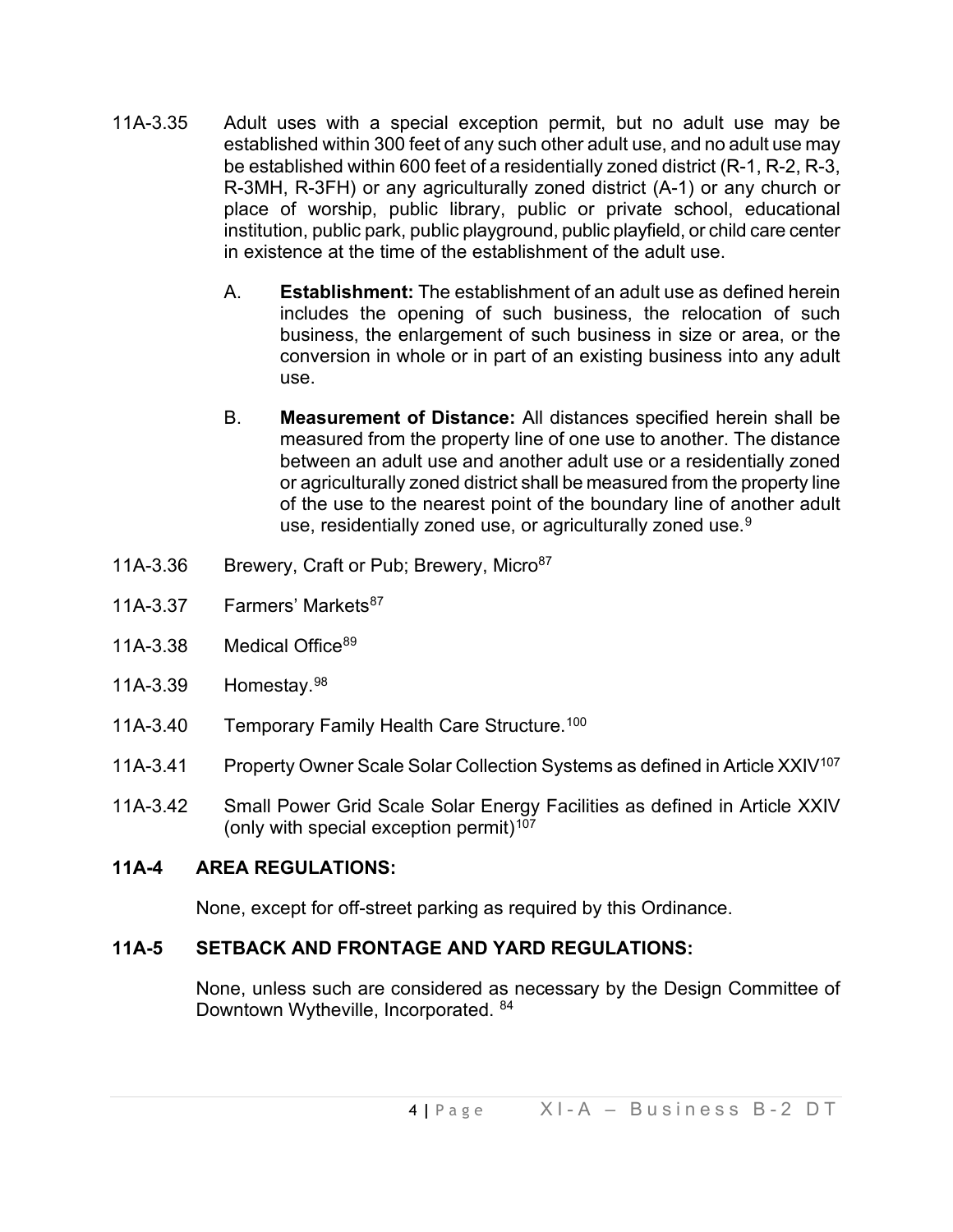### **11A-6 HEIGHT REGULATIONS:**

Buildings may be erected up to seventy-five (75) feet in height from grade.<sup>[67](#page-8-21)</sup>

#### **11A-7 CERTIFICATE OF APPROPRIATENESS REQUIRED TO CONSTRUCT,RECONSTRUCT, ALTER, RESTORE OR RAZE A BUILDING OR SIGN:[84](#page-8-22)**

- 11A-7.1 In order to promote the general welfare through the preservation and protection of buildings of historic and architectural interest and to promote the improvement and the general appearance of all buildings within the Downtown Wytheville District, the Town hereby establishes an incentive program that will waive building permit fees and sign permit fees for all work that conforms to the recommendations of the Design Committee of Downtown Wytheville, Incorporated (DWI) and receives a Certificate of Appropriateness from the Design Committee of Downtown Wytheville, Incorporated. [84](#page-8-23)
- 11A-7.2 All building construction, reconstruction, restoration, razing or demolition that is funded partially or fully by grants issued or administered by the Town of Wytheville, and or receives waiver of fees, shall receive a Certificate of Appropriateness from the Design Committee of Downtown Wytheville, Incorporated, prior to being issued a building permit or sign permit. Review of an application for a Certificate of Appropriateness by the Design Committee shall include an analysis of the external architectural features, colors, materials, windows, doors, signs, their arrangement and composition and relationship to other structures and shall be, in the opinion of the Design Committee, in accord with the Wytheville B-2 DT Downtown District Design Review Guidelines. [84](#page-8-24)

#### **11A-8 APPLICATION FOR CERTIFICATE OF APPROPRIATENESS:**

Applications for Certificates of Appropriateness shall be made to the Building Official for the Town of Wytheville, Virginia.<sup>84</sup>

#### **11A-9 REQUIREMENTS FOR DESIGN COMMITTEE REVIEW:[84](#page-8-26)**

- 11A-9.1 For the purpose of making effective the provisions above, the Design Committee of Downtown Wytheville, Incorporated (DWI) shall be established consisting of members appointed by the DWI Board.<sup>[84](#page-8-27)</sup>
- 11A-9.2 Members of the Design Committee shall have a demonstrated interest or knowledge of the architecture or history and unique character of downtown Wytheville, have a property or business interest in the downtown or be a design or construction professional familiar with the revitalization efforts of Downtown Wytheville, Incorporated. The terms of Design Committee members shall be two (2) years, renewable for up to three (3) terms. Design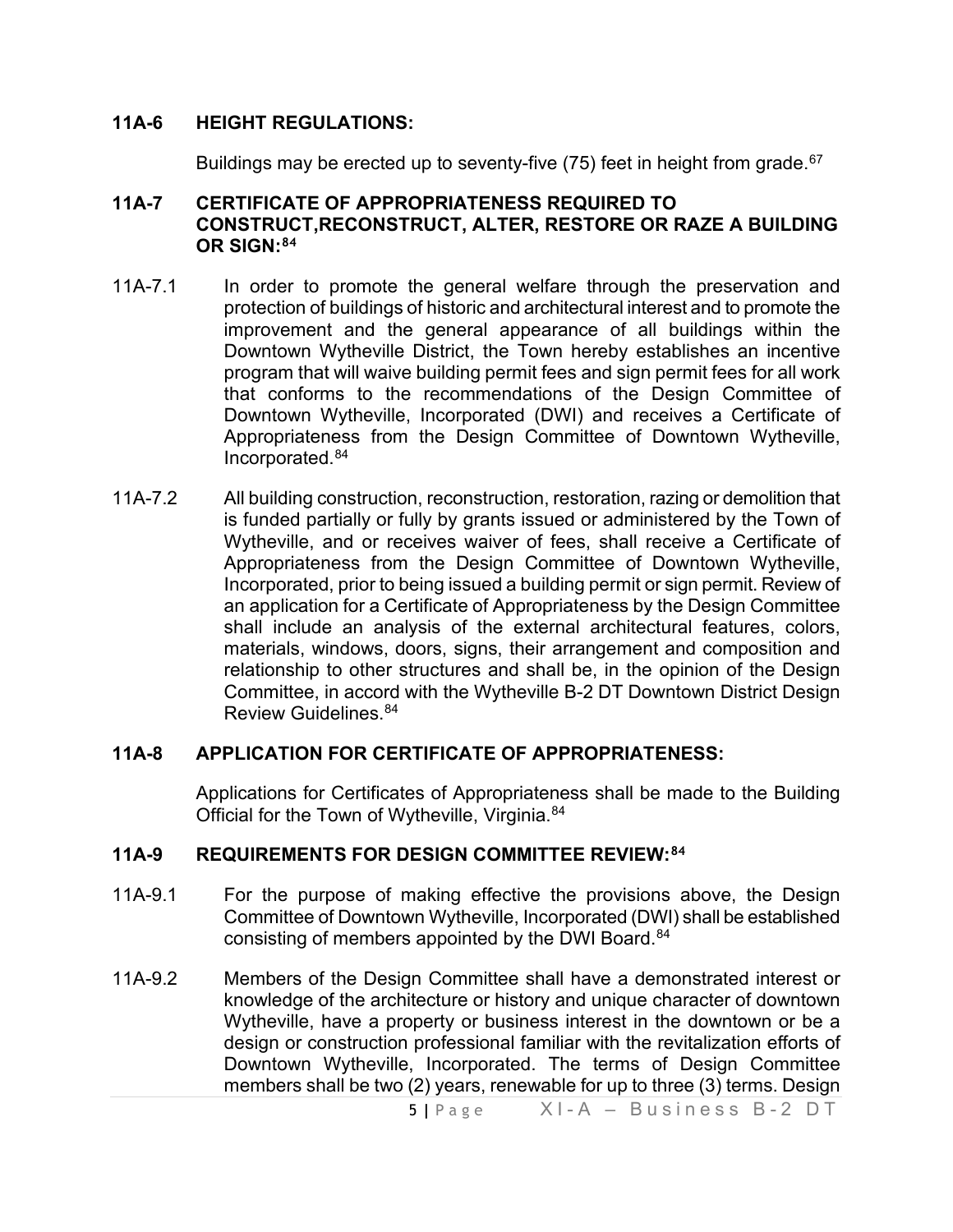Committee members should be citizens of Wytheville; unless no other qualified candidates are available. There shall be no fewer than five (5) Design Committee members, one of whom shall be the Executive Director of Downtown Wytheville, Incorporated, and whose term shall run concurrent with the position. Three (3) of four (4) members shall have their initial terms extended by one (1), two (2) and three (3) years so that staggered appointments occur. The DWI Board shall assign these extended initial terms.<sup>[84](#page-8-28)</sup>

### **11A-10 CHAIRMAN, VICE-CHAIRMAN AND SECRETARY OF THE COMMITTEE:**

The Design Committee shall elect a Chair and Vice-Chair from its membership, and the Executive Director of DWI shall serve as secretary.<sup>[84](#page-8-29)</sup>

## **11A-11 PROCEDURE FOR MEETINGS:[73](#page-8-30)**

11A-11.1 The chair shall conduct the meetings of the Design Committee. In his absence, the vice-chair shall preside. The secretary shall keep the minutes of the meetings and a permanent record of all motions, transactions, and determinations. All members of the Design Committee shall be entitled to vote unless a conflict of interest occurs, in which case the affected member shall announce the conflict and abstain from discussion and vote. A quorum of members shall be required for the Design Committee to take any action or approve or disapprove any application for a Certificate of Appropriateness. Upon a majority vote for approval, the Certificate of Appropriateness shall be signed by the DWI Executive Director. In the event of a disapproval, the reasons for the disapproval shall be briefly summarized on the Certificate of Appropriateness and the certificate marked "disapproved." In the event of an approval conditional upon revisions to what is proposed, the revisions upon which the approval was conditioned shall be listed on the certificate. The Design Committee shall meet not less than monthly to review applications for Certificates of Appropriateness. In the event that an application for a Certificate of Appropriateness is disapproved, the applicant has thirty (30) days in which to file an appeal to the DWI Board, and upon a majority vote of the DWI Board, the decision of the Design Committee shall be modified, upheld, or overturned. The DWI Board shall have the authority to determine the schedule for hearing appeals of applicants of the Design Committee, but schedule for an appeal shall be no later than thirty (30) days from receipt of the written appeal from the applicant by the Executive Director of DWI. In the event that DWI upholds the decision of the Design Committee, the applicant may proceed with the project without funding assistance or incentives.<sup>[84](#page-8-31)</sup>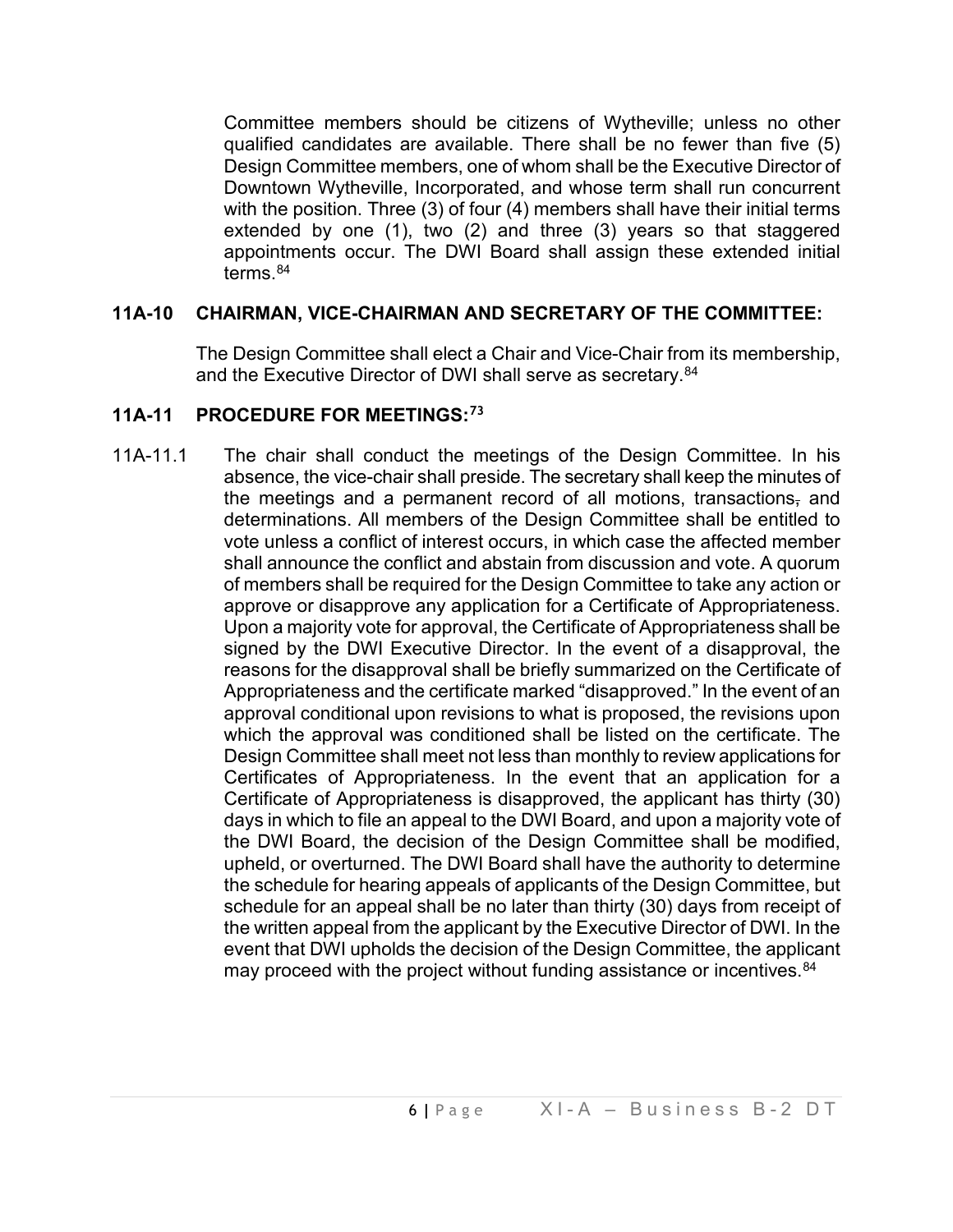#### **11A-12 11-11A MATTERS TO BE CONSIDERED BY THE DESIGN COMMITTEE IN ACTING ON THE APPROPRIATENESS OF THE ERECTION, RECONSTRUCTION, ALTERATION, RESTORATION OR DEMOLITION OF A BUILDING OR STRUCTURE:[84](#page-8-32)**

- 11A-12.1 The Committee shall not consider interior arrangement and shall not make any requirements except for the purpose of preventing developments obviously incongruous or not compatible with the Downtown aspect of the surroundings. The Design Committee shall consider the following in passing upon the appropriateness of architectural features and uses:<sup>[84](#page-8-33)</sup>
	- A. Exterior architectural features, including all signs, which are subject to public view from a public street, way, or place.
	- B. General design and arrangement.
	- C. Texture, material, and color.
	- D. The relation of the factors in a, b, and c above to similar features of buildings and structures and uses in the immediate surroundings.
	- E. The extent to which the buildings or structures of the use would be harmonious with or obviously incongruous to the architectural and historical aspect of the surroundings.
	- F. In case of a building to be razed, a primary consideration will be the extent to which its continued existence would tend to protect irreplaceable historic places, or places having a unique architectural value, and to preserve generally the existing and harmonic atmosphere of the Town.
	- G. The extent to which the building or structures, or the use, will promote the general welfare of the Town, and all citizens by the preservation of historic places and areas, or of places, or buildings, having unique architectural values.
	- H. The extent to which said preservation and protection will promote the general welfare by maintaining and increasing real estate values, generating business, creating new positions, attracting tourists and special interest groups, new residents, encouraging existing and new business activities, stimulating interest and study in the history of the Town, preserving our culture and heritage, and making the town a more attractive place in which to live.

### **11A-13 FENCING & SCREENING REGULATIONS:[105](#page-8-34)**

11A-13.1 See Section 16-20 for general fencing and screening regulations.<sup>[105](#page-8-35)</sup>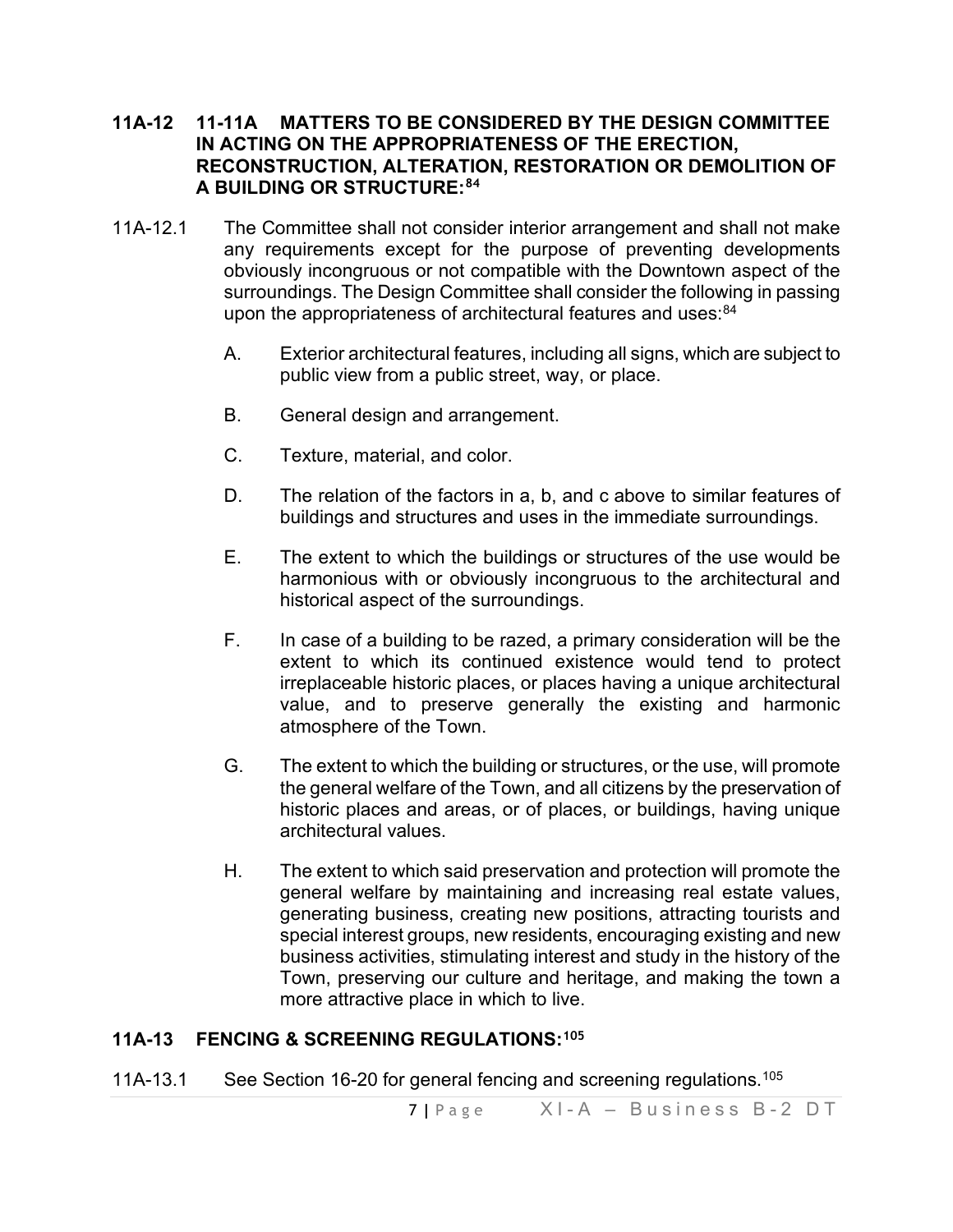11A-13.2 Trash and Refuse Storage: For all business uses, all temporary lodging uses, all multi-family uses with five (5) or more units, all medical arts uses, and all public and semi-public uses, such as schools, churches, libraries, hospitals, and private schools, trash collection and storage areas, including dumpsters and other trash containers, shall be maintained in dumpster enclosures, as described in the chart found in Section 16-20.6. The Zoning Administrator may waive the dumpster enclosure requirement for small facilities if evidence is provided that an alternative trash removal system is provided.<sup>[105](#page-8-36)</sup>